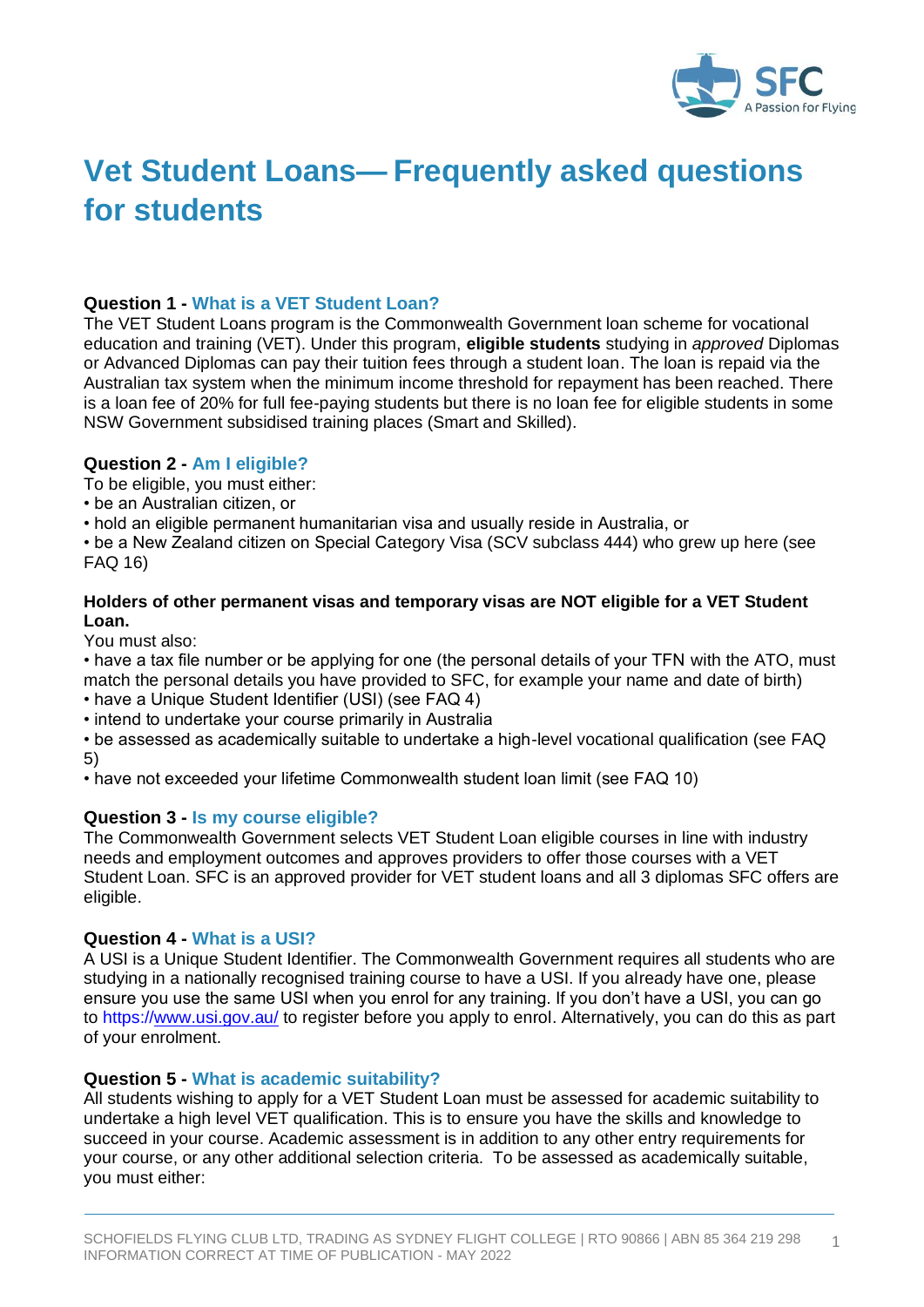

• provide a copy of your senior secondary certificate of education (Australian Year 12 Certificate) that has been awarded by an Australian authority or agency, or an International Baccalaureate Diploma Programme (IB) Diploma **or** 

• provide evidence of attainment of an Australian Qualification Framework qualification at Certificate IV level or above (or at a level in a framework that preceded the AQF that is equivalent to level IV or above in the AQF) that was delivered in English, or evidence of an approved Australian Government assessed overseas qualification. You may provide a Certificate or transcript from your previous provider or a transcript from the national USI register (for qualifications attained from 2015). **or** 

• undertake an approved literacy and numeracy assessment and be competent at Exit Level 3 or above in reading and numeracy. Your college will assist you through the process to undertake this assessment if required. There is no cost to you.

#### **Question 6 - What is a CHESSN?**

A CHESSN was allocated to all students as a primary student identifier when they first accessed a Commonwealth Loan prior to 2021. For new students (from 2021), the CHESSN has been replaced by the USI and will be the primary student identifier moving forward.

#### **Question 7 - How will my course fees be charged?**

Fees for courses eligible for VET Student Loans are charged by Units of Study (UoS). Your course will have a minimum of 3 Units of Study, with your payments spread across the duration of your course. Each Unit of Study has a census day, set at no less than 20% into the Unit of Study. You will be sent a **VET Student Loan Fee Notice** to your personal email address 14 days before each census day, indicating your fees and census days.

Your debt is incurred on the day after the census day. After a census day has passed, SFC will send you a **Commonwealth Assistance Notice (CAN)** for that Unit of Study. The CAN will provide you with information about your debt, including the loan fee if applicable. If you believe your CAN is incorrect, you should contact your college immediately.

For some courses, there may be a gap between the course fee and the loan that the Commonwealth Government will allow for your course (the loan cap), which you need to pay. We will let you know if there is a gap payment when you enquire, and also about other payment options that may be available.

## **Question 8 - How do I apply for a VET Student Loan?**

A VET Student Loan is an agreement between you and the Commonwealth Government. You apply for a loan through the Commonwealth's *Electronic Commonwealth Assistance Form* (eCAF). If you have been accepted into your course, met all the loan eligibility and academic suitability requirements (including providing any required evidence) and wish to apply for a loan, we will advise the Commonwealth Government. They will send you an email with a passkey to access the eCAF system. You must complete the online application before the first census day of your course, otherwise you are not eligible for a loan for that Unit of Study and will need to pay. For more information visit the Commonwealth Government website.

Your loan application is separate to your enrolment with SFC. The Commonwealth Government requires that there is a two day cooling off period between when you first enrol with SFC and when you apply for a VET Student Loan. When you complete the eCAF process your enrolment can then be finalised.

## **Question 9 - Are there further requirements to maintain eligibility for my loan?**

Yes, please refer to the [Commonwealth Government Student Obligations Factsheet](https://www.dese.gov.au/vet-student-loans/resources/student-obligations) to ensure you understand your responsibilities to maintain your loan.

The Commonwealth will contact you two to three times per year (February, June or October) by email and ask you to complete a student survey to confirm that you are still studying and wish to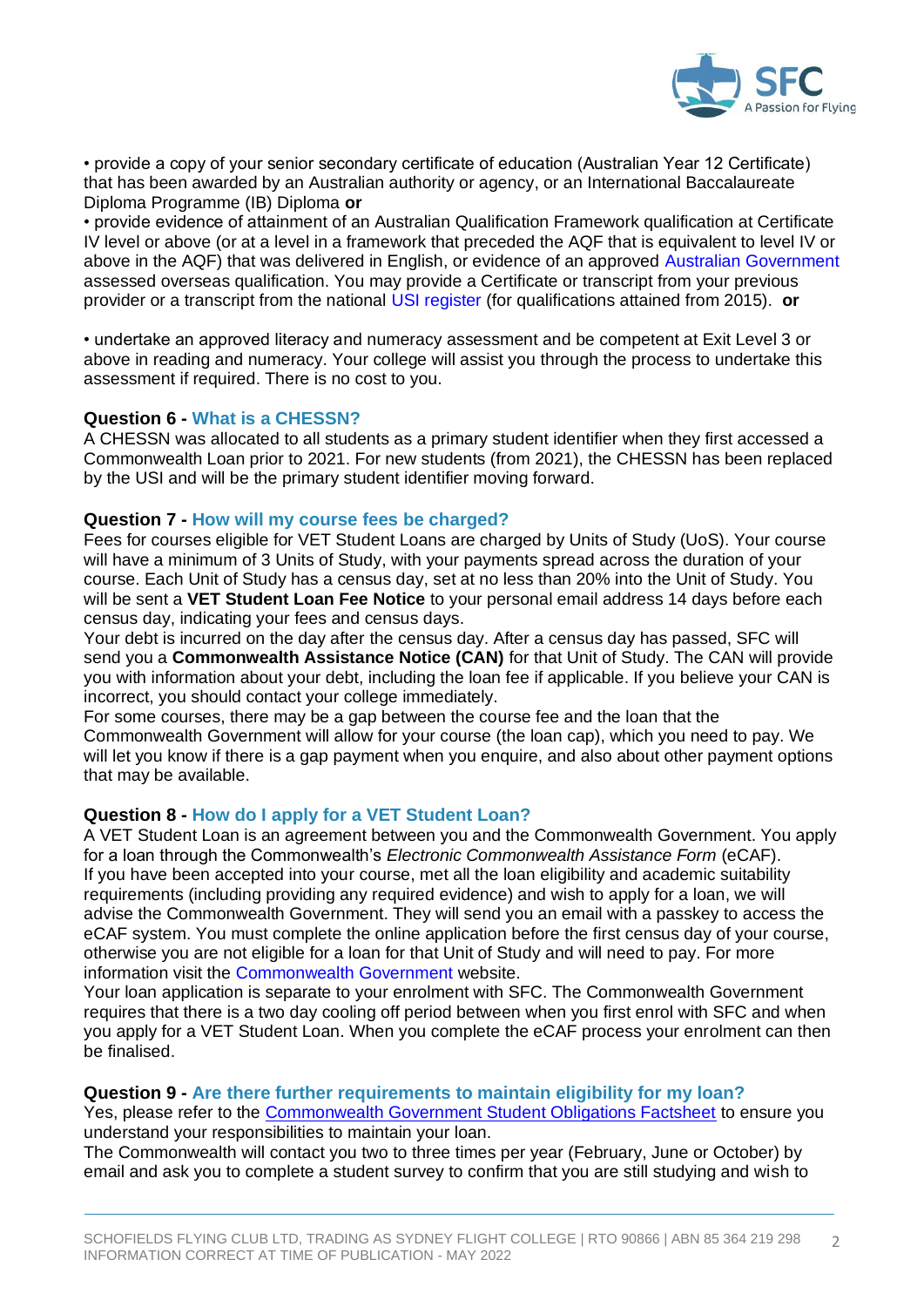

continue to access a VET Student Loan. You must complete the survey to maintain your loan and confirm that you are a genuine student. Failure to comply with the request could result in the cancellation of your loan.

In addition, if you are not progressing through your course, SFC may also cancel your enrolment to ensure that you are not unnecessarily incurring a debt.

## **Question 10 - When do I repay my debt?**

You repay your loan through the tax system when your income is **above the minimum repayment threshold**. Repayment thresholds are adjusted each year to reflect changes in average weekly earnings. The minimum repayment income threshold for 2021-22 is \$47,014.

This means that once your income reaches the minimum threshold you will need to start repaying your loan through the Australian Tax Office. For more information regarding Commonwealth loan repayment thresholds, please visit the [StudyAssist](https://www.studyassist.gov.au/) website.

## **Question 11 - Is there a limit to how much I can borrow?**

From 1 January 2017, the Commonwealth Government has set a course loan cap for each course. The loan cap is the total amount the student can borrow for the course. Most students will not be affected by the course loan caps. If there is a gap between the course fee and the course loan cap, you will be advised when you enquire.

There is also a lifetime loan limit per student. This is the total amount you can incur in your lifetime under any Commonwealth HELP student loan scheme – whether it is Higher Education FEE-HELP, VET FEE-HELP or a VET Student Loan. It is indexed each year, in line with the Consumer Price Index (CPI). In 2022, the lifetime loan limit is \$109,206 for most students.

Students can check their HELP balance and loan obligations by logging into [myHELPbalance.](https://myhelpbalance.gov.au/) You will need your Commonwealth Higher Education Student Support Number (CHESSN) to log in. Please note, your HELP balance is renewable. Any compulsory or voluntary repayments starting from the 2019-20 income year will top up your HELP balance. These repayments will be applied to your HELP balance from 1 July 2020 onwards, after you have submitted your tax return to the ATO. Repayments can be re-borrowed in the future, up to the current HELP loan limit.

## **Question 12 - Will taking out a loan impact my credit rating?**

A VET Student Loan is a personal debt obligation that can affect your credit rating. It may also have wage and tax repayment implications. You should seek independent financial advice before applying for a VET Student Loan.

#### **Question 13 - I have a student debt already, how do I confirm my total debt?**

Log into the [myHELP](https://myhelpbalance.gov.au/)*balance* portal to check your *available* HELP balance. You will need your Commonwealth Higher Education Student Support Number (CHESSN) to log in.

#### **Question 14 - Is there an age limit for applying for a VET Student Loan?**

There are no age restrictions to apply for a VET Student Loan, though the intent is that your study will have a vocational outcome. That is, it will enable you to get a job or support your career progression.

Parental consent is required for students who are under 18 years old, unless you are receiving Youth Allowance (on the basis that you are independent). You must provide a copy of your Centrelink Income Statement noting your independent assessment. Otherwise, your parent or guardian must sign the Commonwealth's Parental Consent Form and return it to the College before you can apply for a loan. Click [here](https://www.dese.gov.au/vet-student-loans/resources/vet-student-loans-parental-consent-form) to access the form or collect from SFC.

Your parent or guardian will not be responsible for making loan repayments and it will not affect their credit rating. You will have to make the relevant repayments once your income reaches the minimum repayment threshold.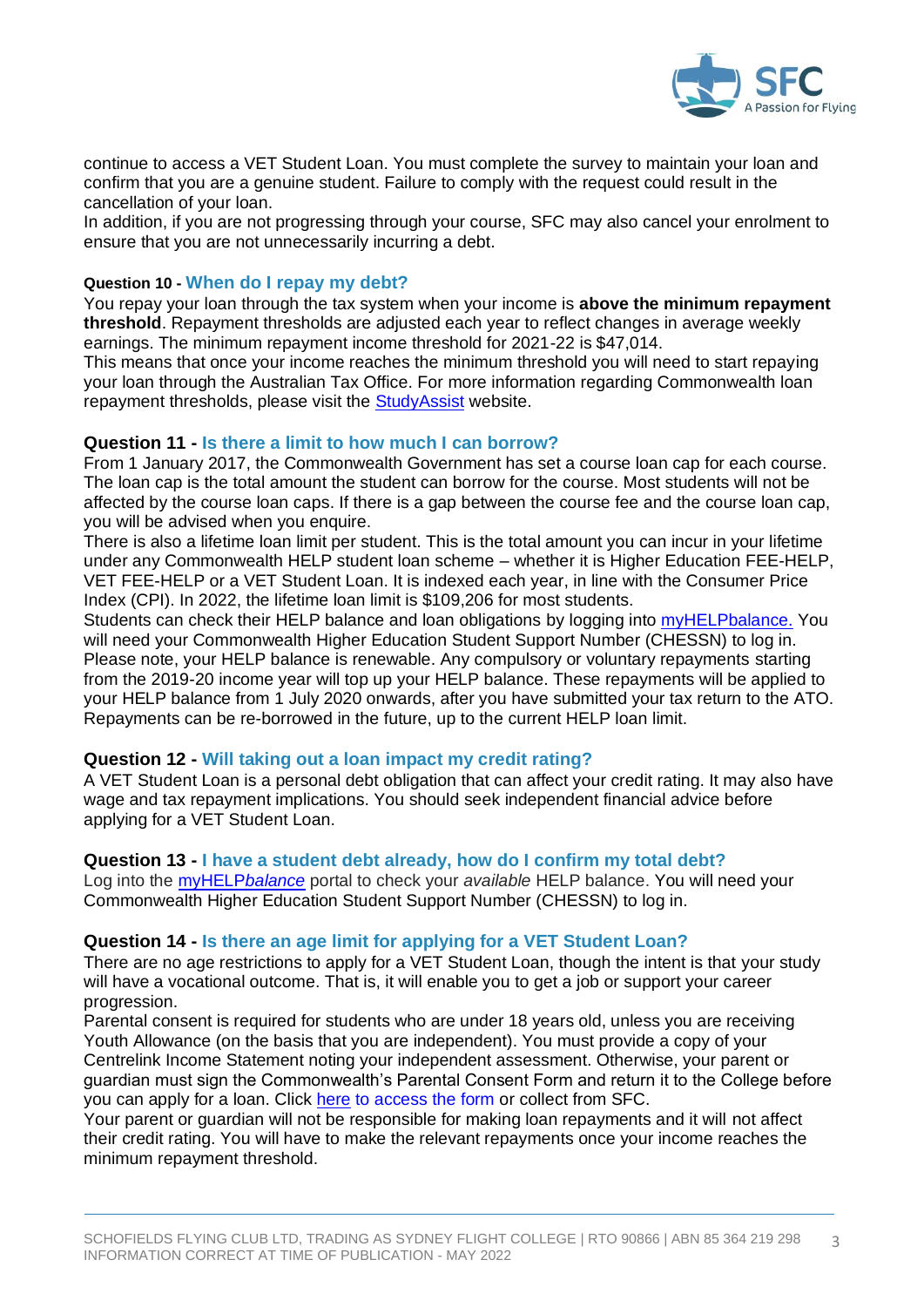

# **Question 15 - Can I make an upfront payment?**

If you have future fees, you can make upfront payments directly to SFC. This will save you the 20% loan fee that is applied to any fee-for-service loans.

If all your census days have passed, you can make payments direct to the Australian Taxation Office (ATO).

# **Question 16 - What are New Zealand Citizen Eligibility criteria?**

New Zealand citizens who hold a Special Category Visa (SCV Subclass 444) and meet the residency criteria are eligible to apply for a loan. The residency requirements are:

• you first began living in Australia at least 10 years before applying for a loan, **and** at that time, were a child under 18 years of age **and** did not have a spouse or de-facto partner; **and**  • you have been in Australia for at least eight of the 10 years immediately prior to applying **and** at least 18 months of the last two years.

You will need to provide evidence to TAFE of your eligibility before requesting a loan.

## **Question 17 - What if I study part time or online?**

It makes no difference. VET Student Loans are available for part time and online, as well as full time study.

## **Question 18 - Am I eligible for a fee reduction for Credit Transfer or RPL for previous learning?**

If you have completed previous studies, you could be eligible for reduced fees. You should also let us know as soon as possible, if you have experience in the area you are studying and think you may qualify for Recognition of Prior Learning (RPL) which means your study load is reduced and your fees may also be lower.

## **Question 19 - What if I finish earlier than anticipated, before all census days have pased?**

Our students quite often finish earlier than anticipated. It may be because they received large amounts of credit transfer, reducing the amount of study they need to complete, or some students in flexible courses are able to apply more time to their studies and progress more quickly. If you are going to finish early, your college will contact you to discuss moving your census days forward so that all your course fees will become due in your new, shorter study period.

# **Question 20 - I'm receiving Centrelink benefits. Does this affect the amount of VET Student Loan assistance I can access?**

Centrelink benefits do not affect your eligibility or the amount of VET Student Loan assistance you can access.

## **Question 21 - What if I want to withdraw from my study?**

You must **withdraw in writing** by completing the VET Student Loan Withdrawal & Deferral Application form, available from the SFC website. The loan amount you incur will depend on the timing of your withdrawal. There are no penalties if you withdraw on or before the census day. However, once a census day has passed, the loan amount for the unit of study is incurred. In some special circumstances, you may apply to have your debt reversed by completing an Application to re-credit a HELP balance form. The application must be submitted within 12 months of the census day of the Unit of Study/Part of a Course. Please talk to the Chief Ground Instructor or visit the SFC website for more information.